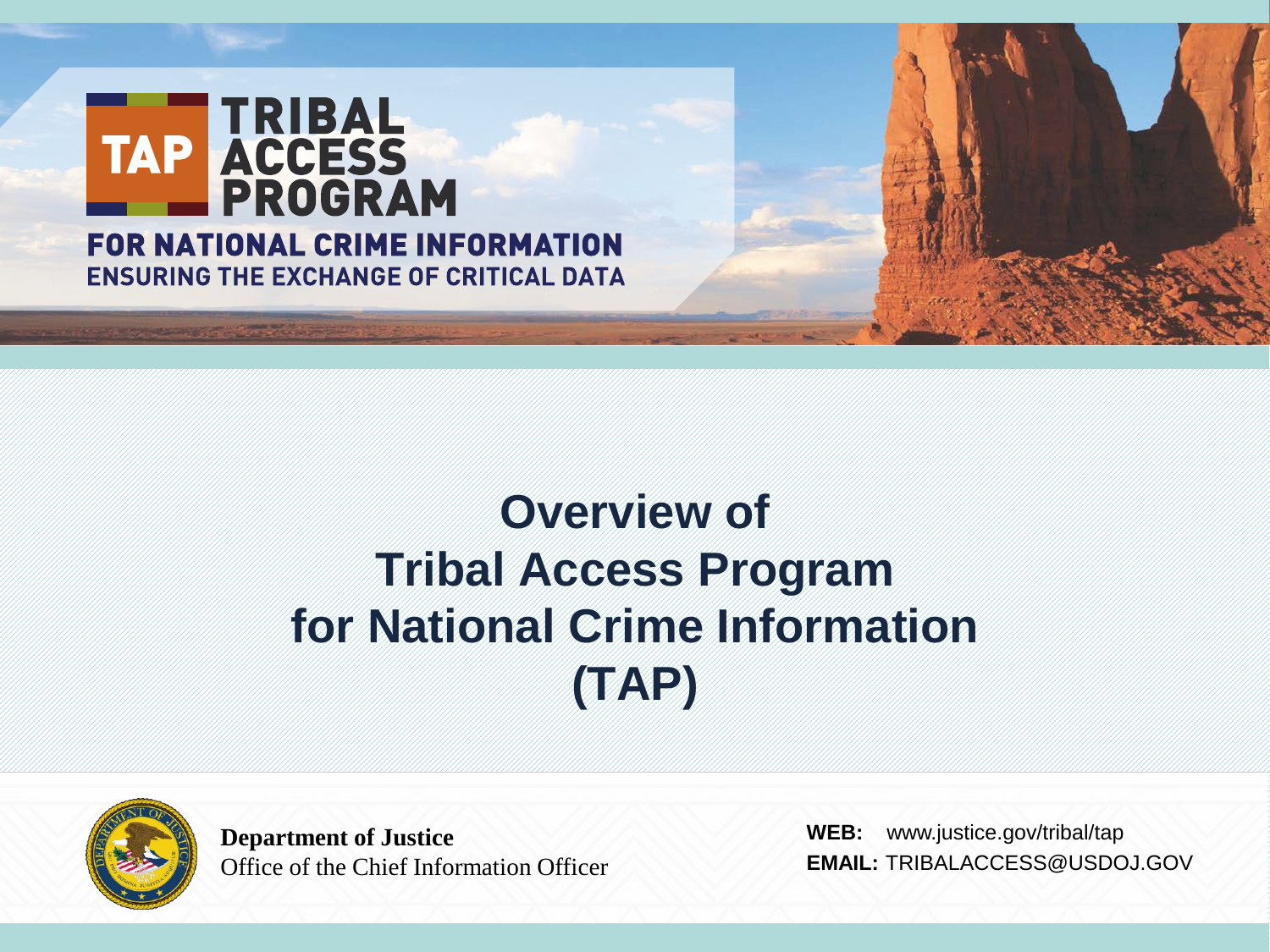## **Background**



#### **Federal law:**

 Both Violence Against Women Act (VAWA) 2005 and Tribal Law and Order Act (TLOA) of 2010 provide authorization for tribal law enforcement agencies to access national crime information databases

#### **Challenges:**

- Tribal participation in national criminal justice information sharing depends upon state regulations, statutes, and policies in which tribal land is located
- Tribes may face barriers to accessing and entering information into national crime information databases via state networks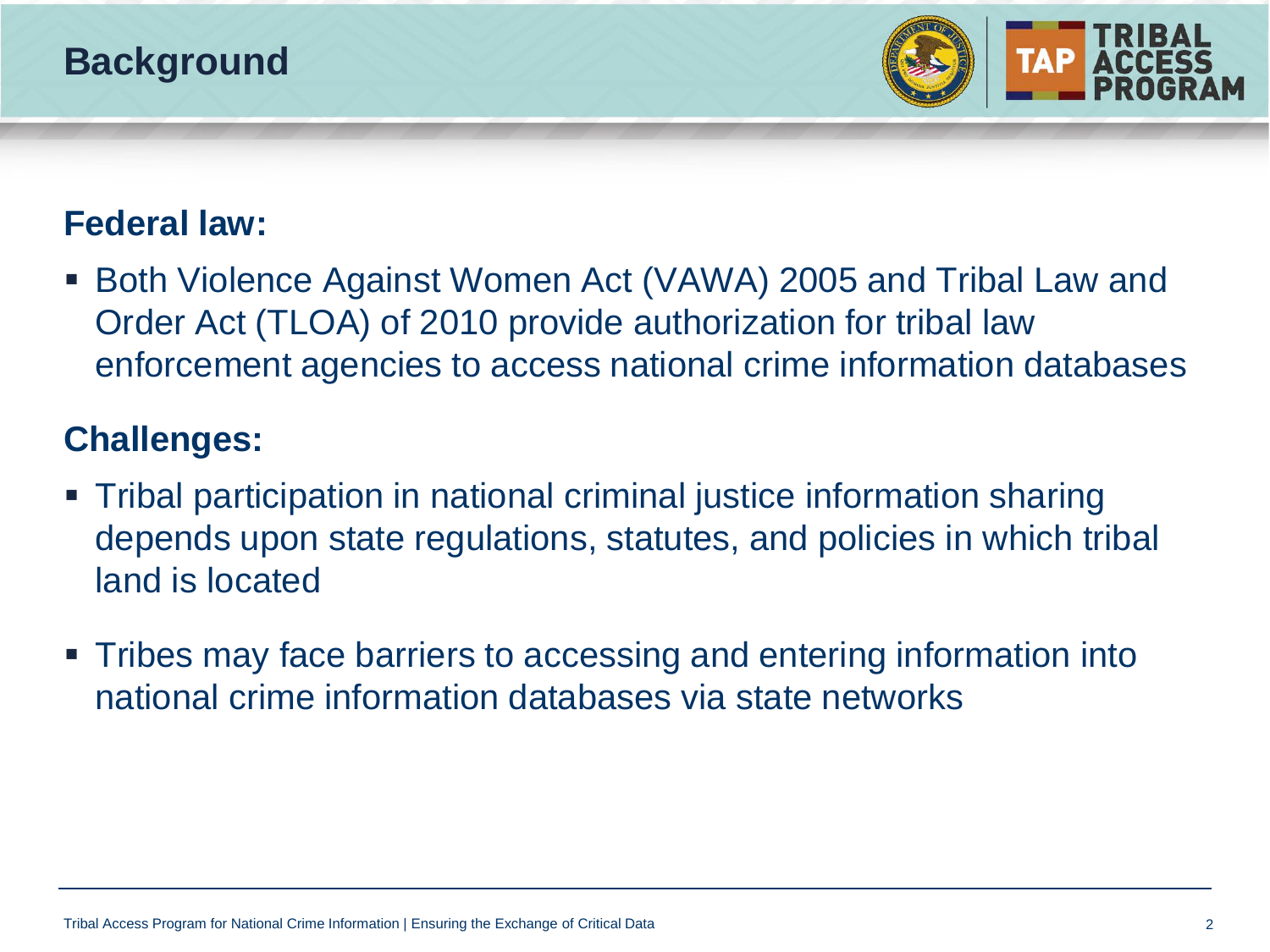

- Inconsistent access impacts both tribal and non-tribal jurisdictions
- If Tribal criminal justice community can't contribute to national crime databases - tribal records are unavailable to other jurisdictions
- Responding officers, victims, and entire communities are at risk
- DOJ conducted two pilots in 2010; one is still on-going and will be incorporated into TAP
- TAP is an outgrowth of the pilots and collaboration across the Department, with BIA and tribes
- TAP expands access to all national crime information databases to all authorized tribal civil and criminal justice agencies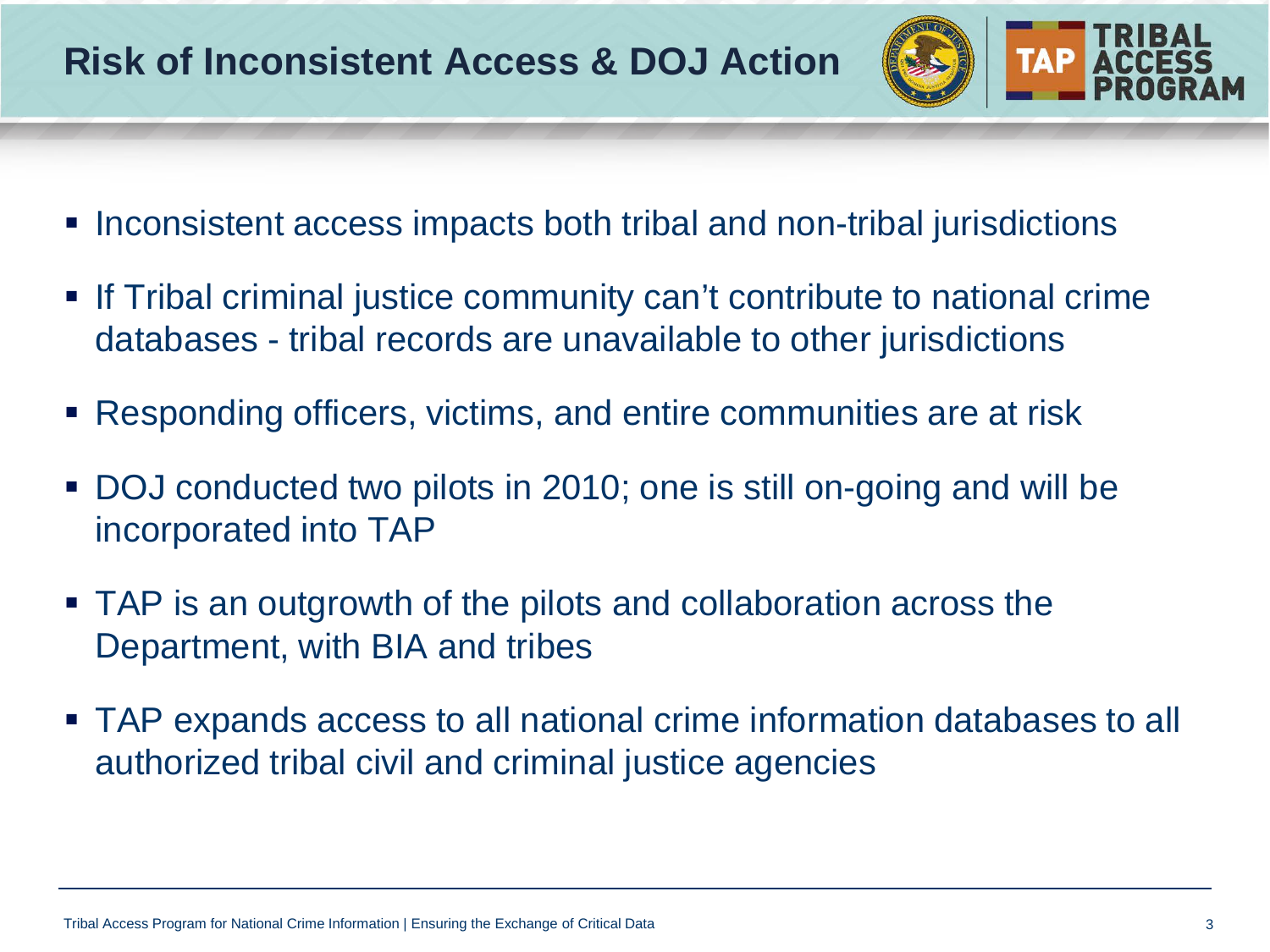#### **Tribal Access Program - TAP**



- DOJ launched the TAP in August 2015 at DOJ CJIS Tribal Day
- Managed by the DOJ Chief Information Officer but is a collaboration with Office of Tribal Justice, SMART, COPS, FBI CJIS, and tribes
- TAP is composed of three elements:

#### **ACCESS**

#### **DOJ serves as the CJIS Systems Agency (CSA) for federally recognized tribes:**

DOJ assumes responsibility for granting network access, extending the model used by federal agencies to tribes.

DOJ ensures security training (*i.e.*, personnel, IT, and physical), onboarding/vetting (agency and individual users), training and testing, and auditing.

#### **TECHNOLOGY**

#### **DOJ provides integrated workstations:**

Workstations feature a computer, palm/fingerprint scanner, camera, flatbed scanner, and printer to provide access to and enter data into national crime information systems.

#### **TRAINING**

#### **DOJ provides enhanced training and assistance:**

TAP provides online and inperson training; assists tribes in analyzing needs and identifying/providing appropriate solutions to maximize the value of national crime information.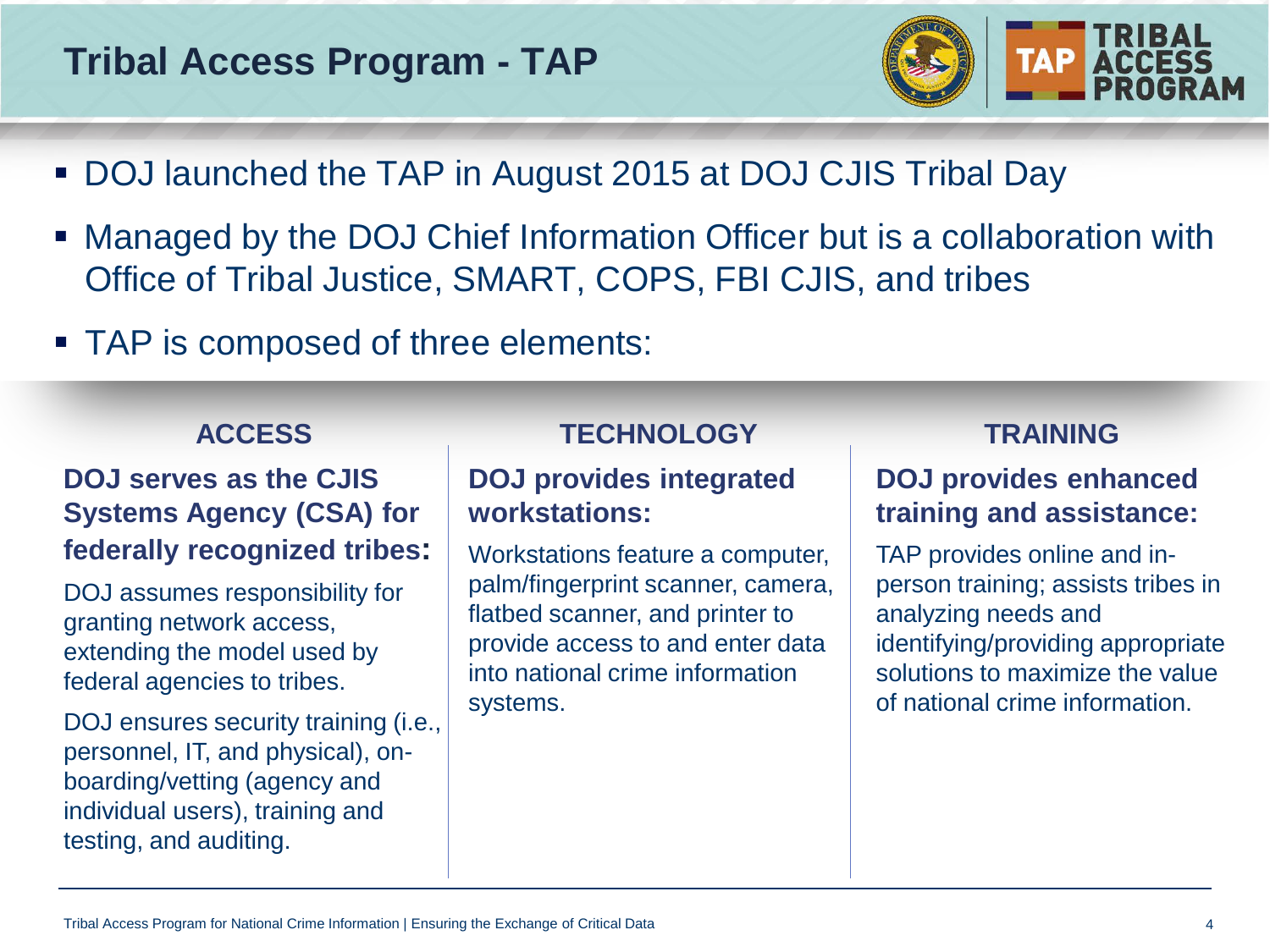## **Technology: TAP Kiosk Workstation**





![](_page_4_Figure_3.jpeg)

**NGI Biometric database. Provides** verification of identity and access to fingerprint-based criminal histories.

**NCIC** Criminal database containing information on property and persons

**III** A national index of criminal histories, or rap sheets.

**Nlets** Interstate Public Safety Information Sharing Network access to state databases

**NICS** A system used to determine a person's eligibility to buy firearms or explosives

**N-DEx** A national investigative information sharing system

**@LEO.gov** Used to securely share sensitive information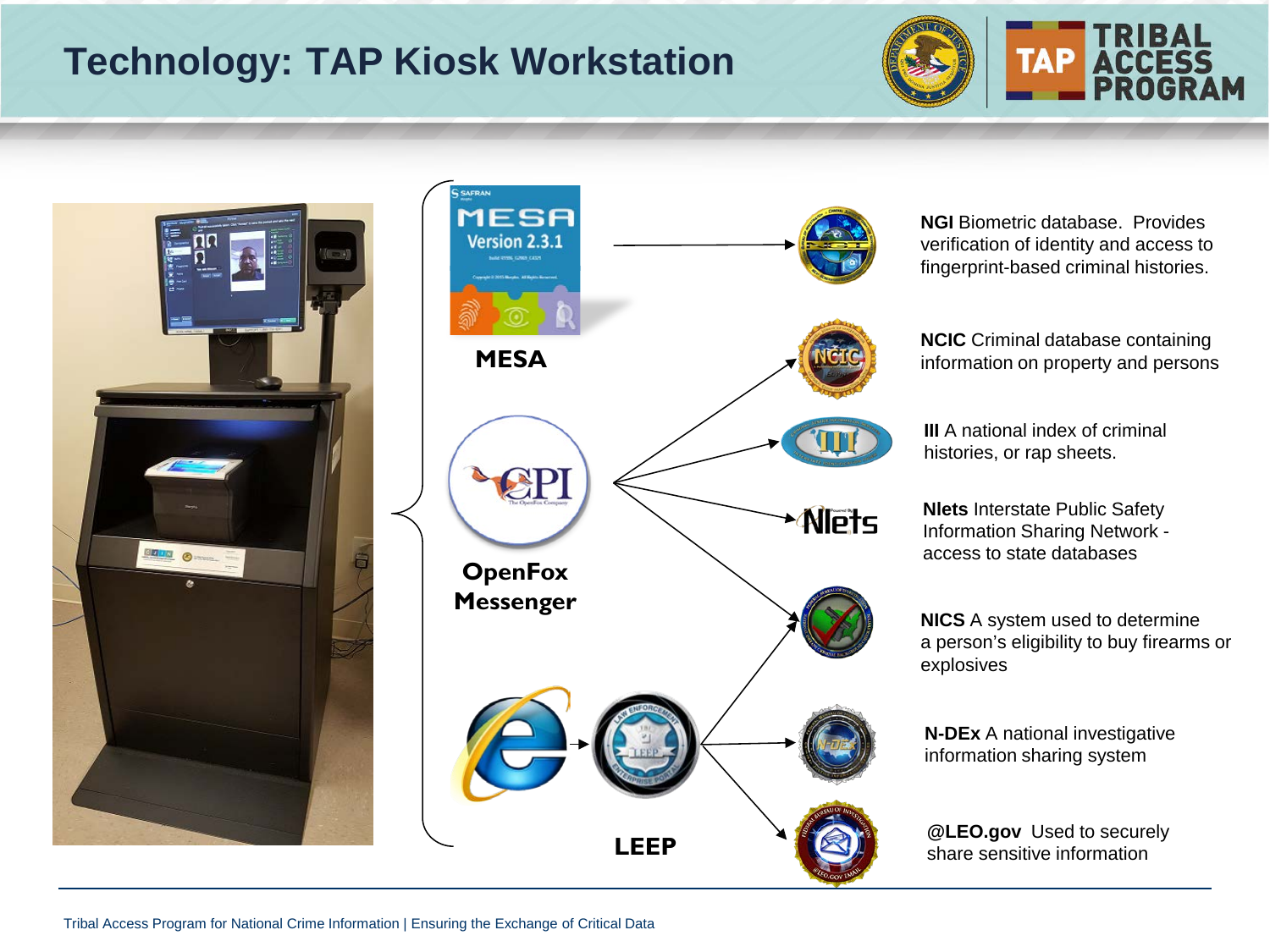#### **TAP Kiosk/Workstation**

![](_page_5_Picture_1.jpeg)

![](_page_5_Picture_2.jpeg)

RAM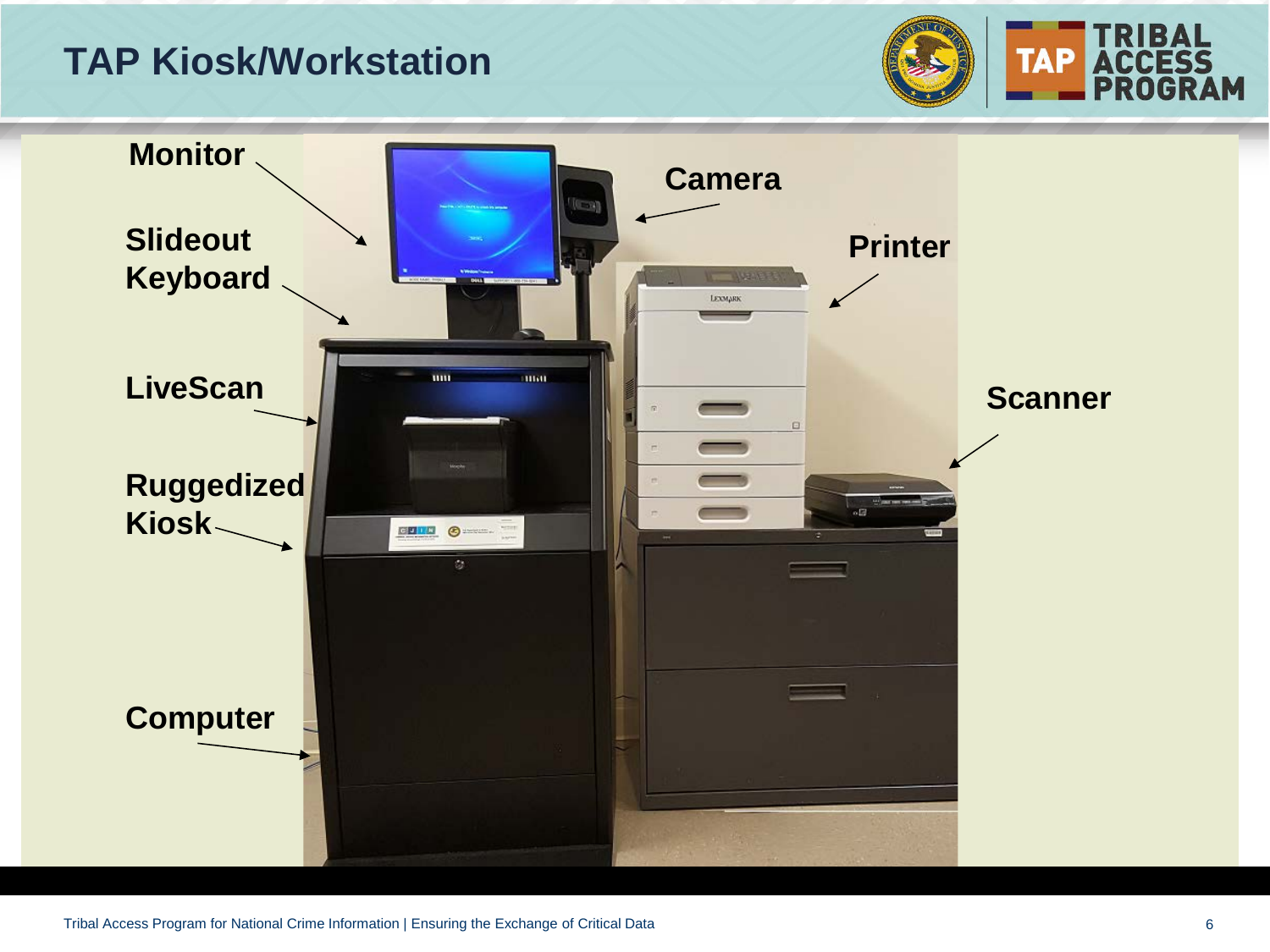## **LiveScan Device for Finger and Palm Prints**

![](_page_6_Picture_1.jpeg)

![](_page_6_Picture_2.jpeg)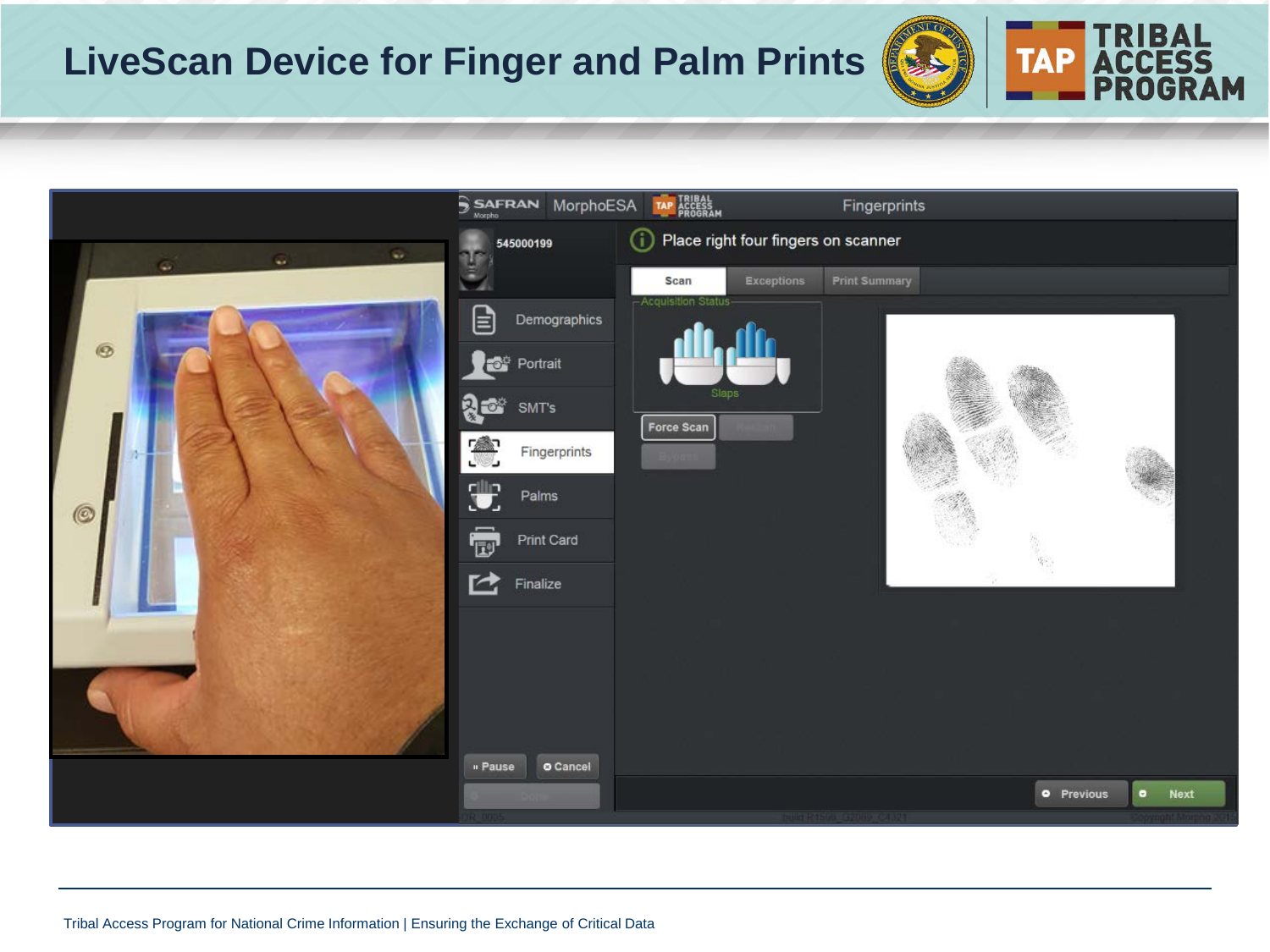## **TAP Scanner and Historical Inked Card**

![](_page_7_Picture_1.jpeg)

TAP TRIBAL<br>TAP ACCESS<br>**PROGRAM**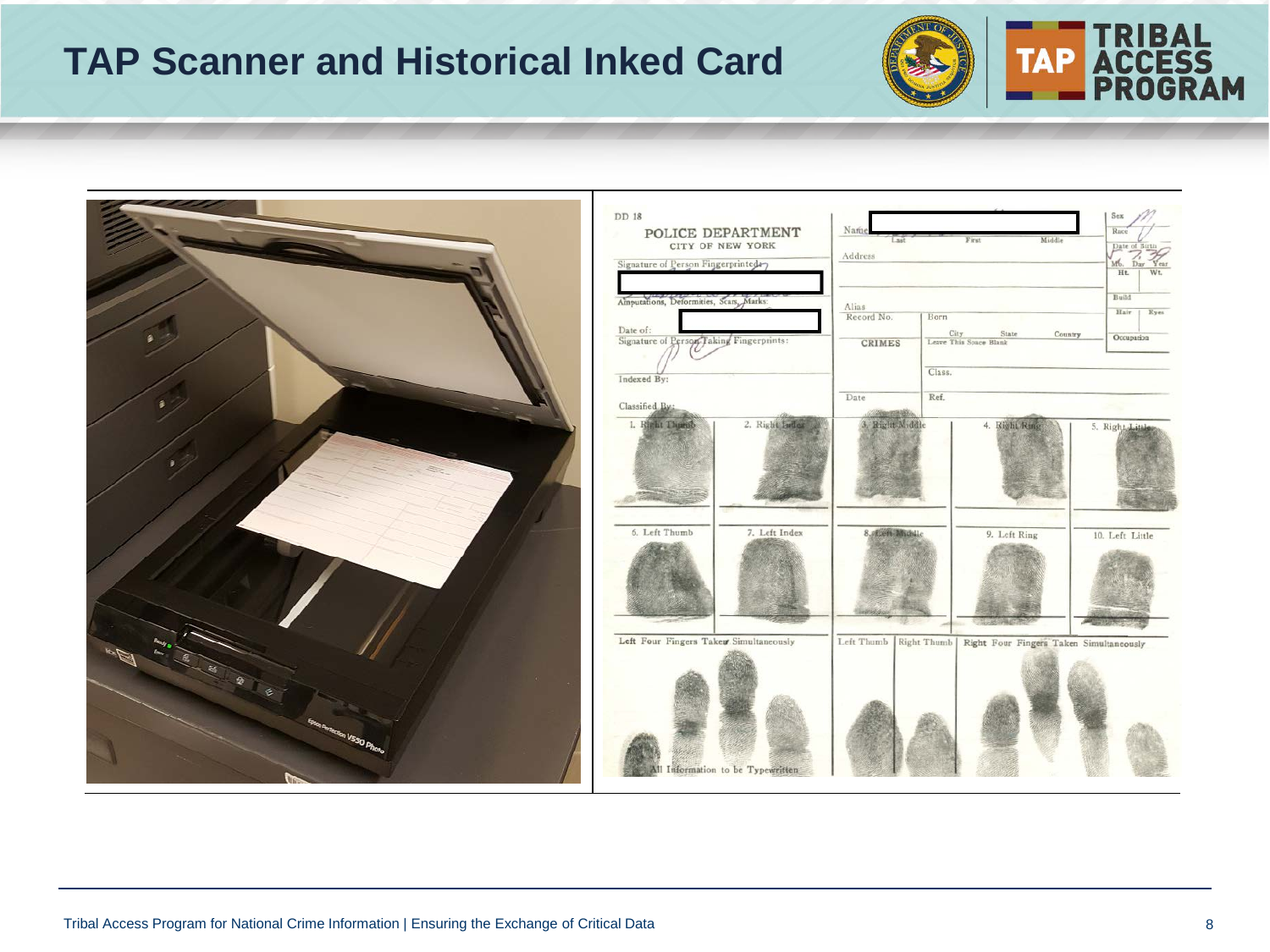## **Criminal Justice Agencies**

![](_page_8_Picture_1.jpeg)

![](_page_8_Picture_2.jpeg)

#### **Agencies include:**

- Law Enforcement / Police Departments | Pretrial Services
- **Criminal Courts Corrections**
- 
- 
- 
- **Prosecutors Office Parole and Probation**
- Document tribal arrests and tribal court dispositions
- Access to investigative records to include DOJ Components
- Access unclassified criminal and national security intelligence products
- Access officer safety-related information including gang members & known or suspected terrorists
- **Prevent guns from being transferred to prohibited persons**
- **Fater No Contact Orders**
- Secure, encrypted email to exchange sensitive information
- Search and enter information about persons and property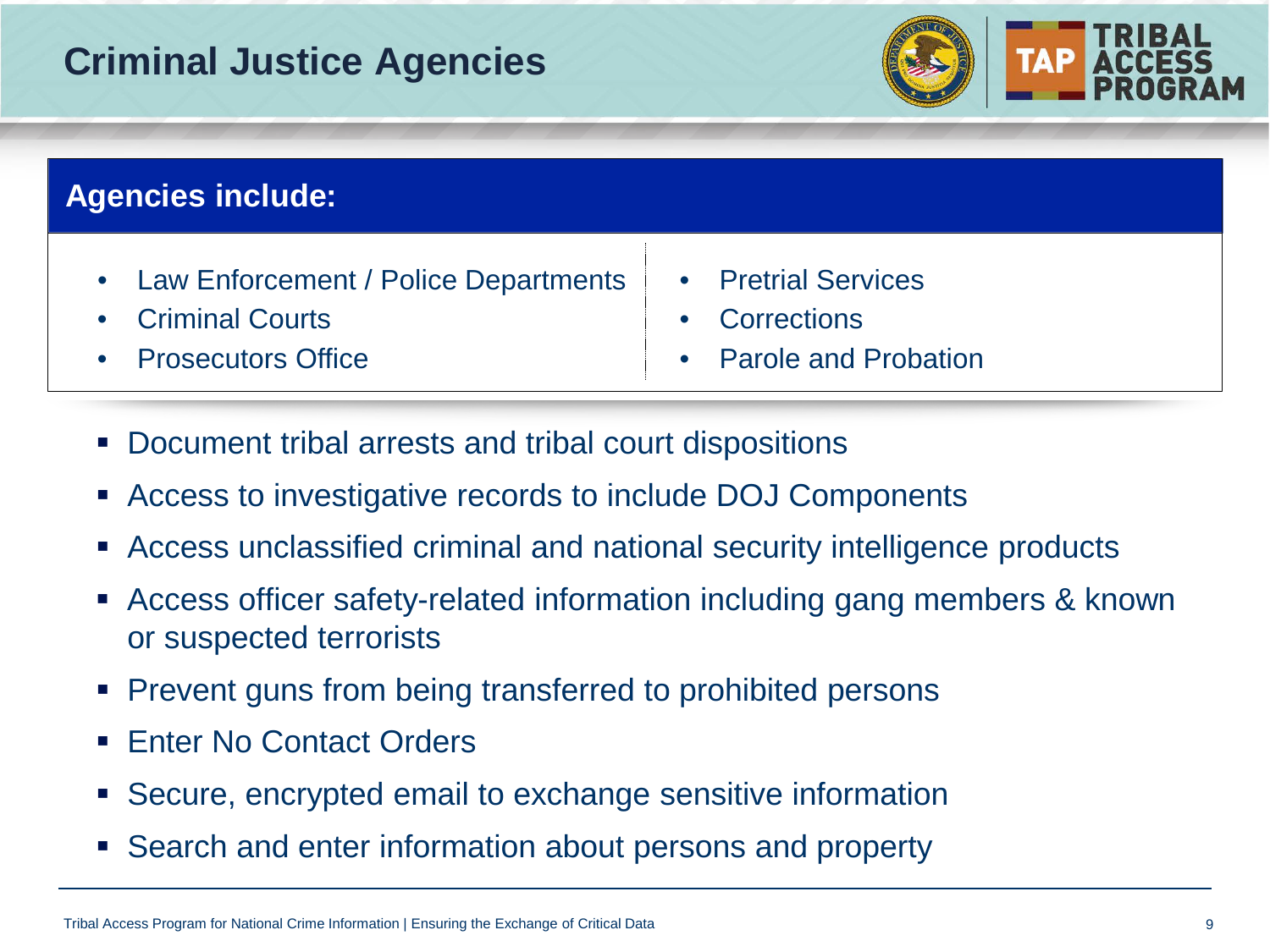## **Civil Agencies**

![](_page_9_Picture_1.jpeg)

#### **Agencies include:**

- Civil Courts
- Tribal Public Housing
- **Child Protective Services**
- Register Sex Offenders
- Children's Social Services (e.g. Foster Care)
	- Head Start Program

- Perform Background Investigations of persons having contact or control over Indian Children
- Respond to or investigate allegations of abuse, neglect, & exploitation of children
- Perform Background Investigation on public housing
- **Enter Orders of Protection**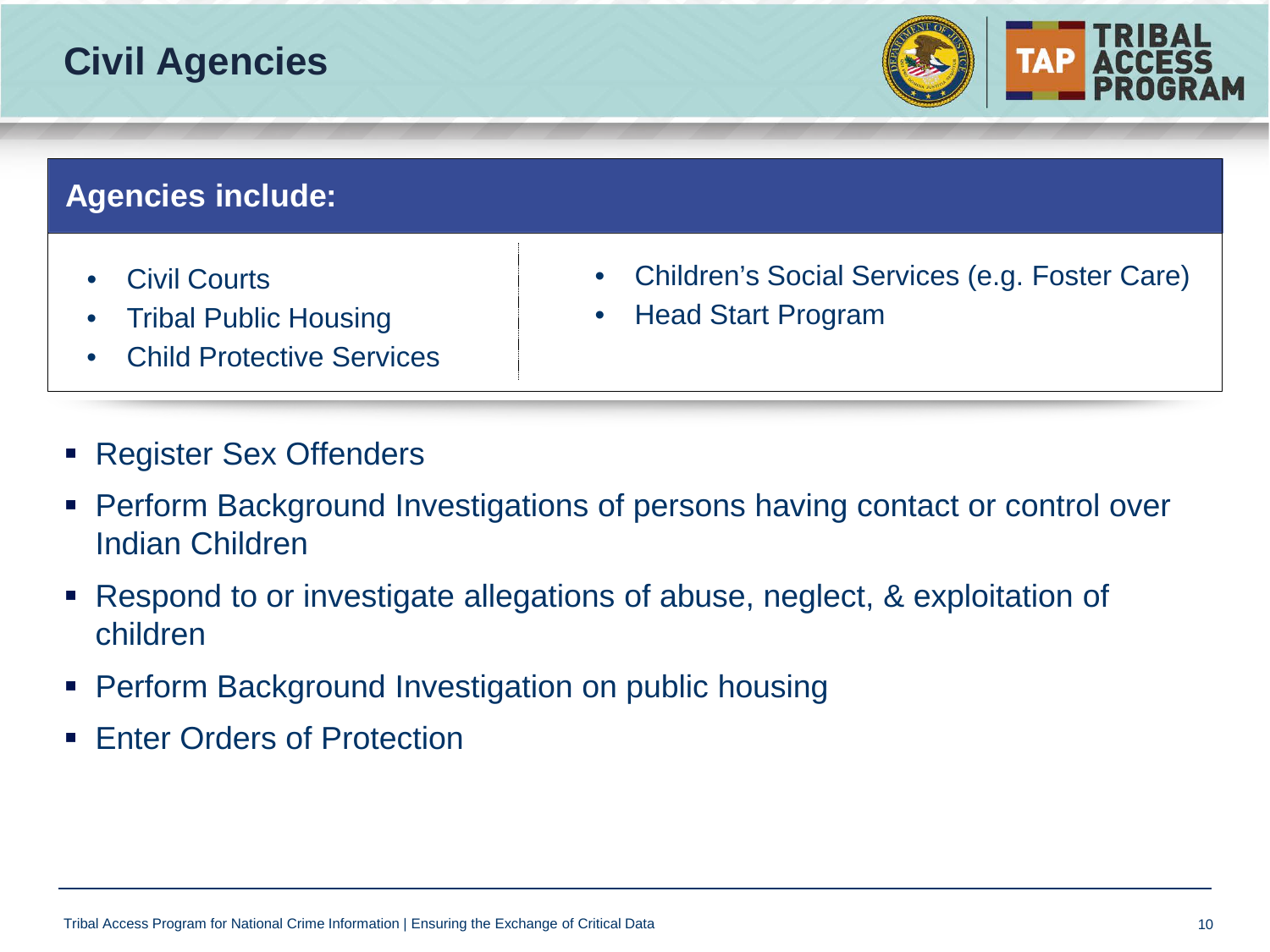## **TAP – User Feedback Phase**

![](_page_10_Picture_1.jpeg)

- November 2015, DOJ selected 9 tribes to participate in the initial User Feedback Phase to test DOJ's technology solution and training support; it also enabled tribes to identify and share best practices regarding use
	- Cherokee Nation of Oklahoma
	- Confederated Tribes of the Umatilla of Oregon
	- Eastern Band of Cherokee Indians of North Carolina
	- **Gila River Indian Community**
	- **Keweenaw Bay Indian Community of Michigan**
- Pascua Yaqui Tribe of Arizona
- Suquamish Indian Tribe of the Port Madison Reservation of Washington
- **Tulalip Tribes of Washington**
- White Mountain Apache Tribe of the Fort Apache Reservation of Arizona.

- Tribes continue to work on Whole of Government solutions
- User Feedback Phase tribes may act as mentors for 2017 tribes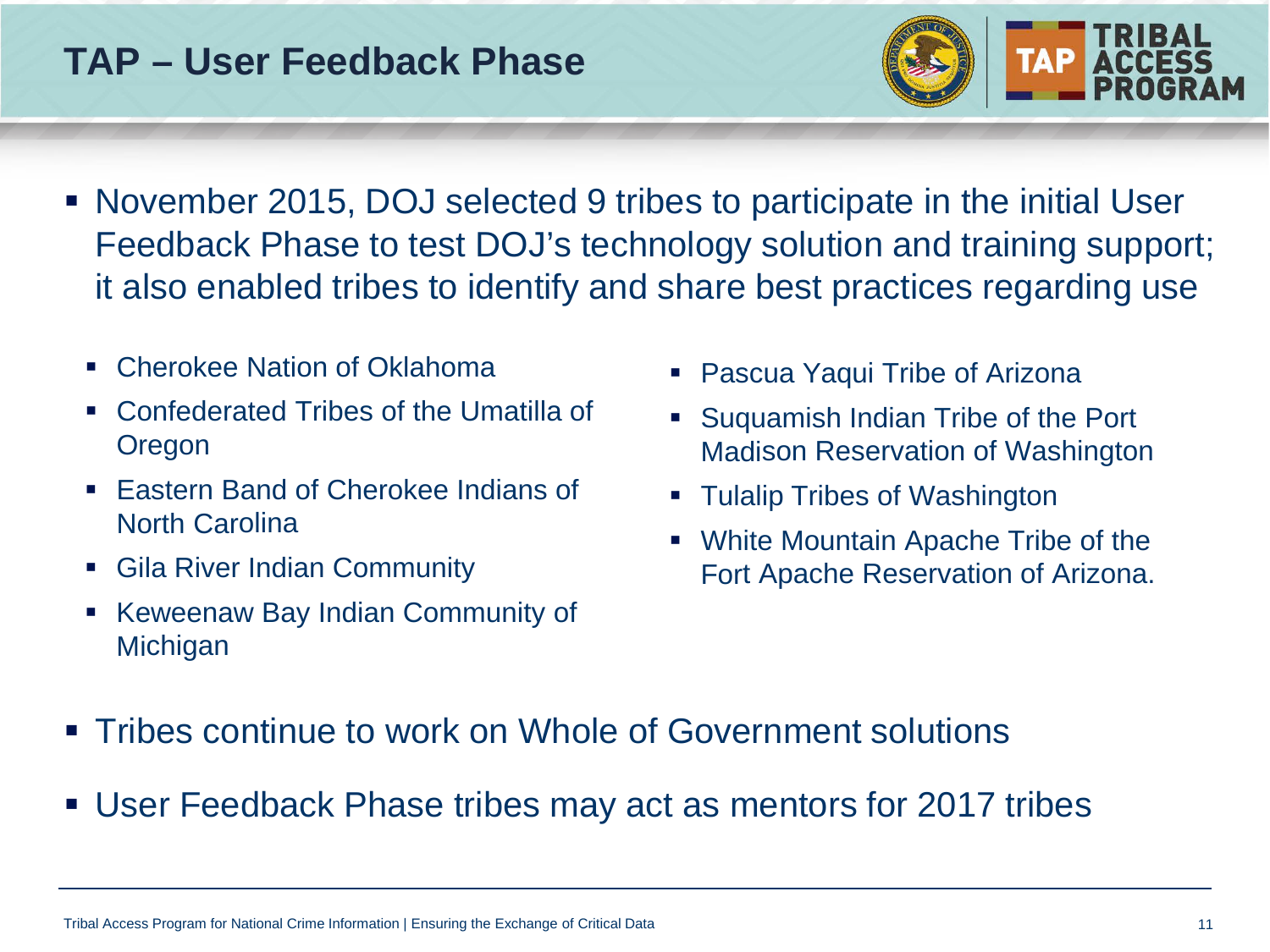## **TAP Tribal Usage**

![](_page_11_Picture_1.jpeg)

- More than 60 tribal agencies are using TAP to:
	- Register Sex Offenders: +60 Sex Offender related transactions
	- Enter Orders of Protection: +80 Orders of Protection related transactions
	- Prevent Inappropriate Gun Transfers: +115 disqualifying entries have been made to prevent prohibited persons from purchasing firearms
	- Conduct Fingerprint Checks: +250 fingerprint submissions both civil and criminal purposes, with responses in minutes
	- **Perform Investigative Use: +1600 NCIC transactions**
- TAP has given DOJ better visibility into tribal as well as state challenges related to national information access. TAP learned lessons allow DOJ to better serve tribes and states; e.g.:
	- Tribes can now conduct background checks for certain volunteers
	- Tribal civil courts can directly enter orders of protection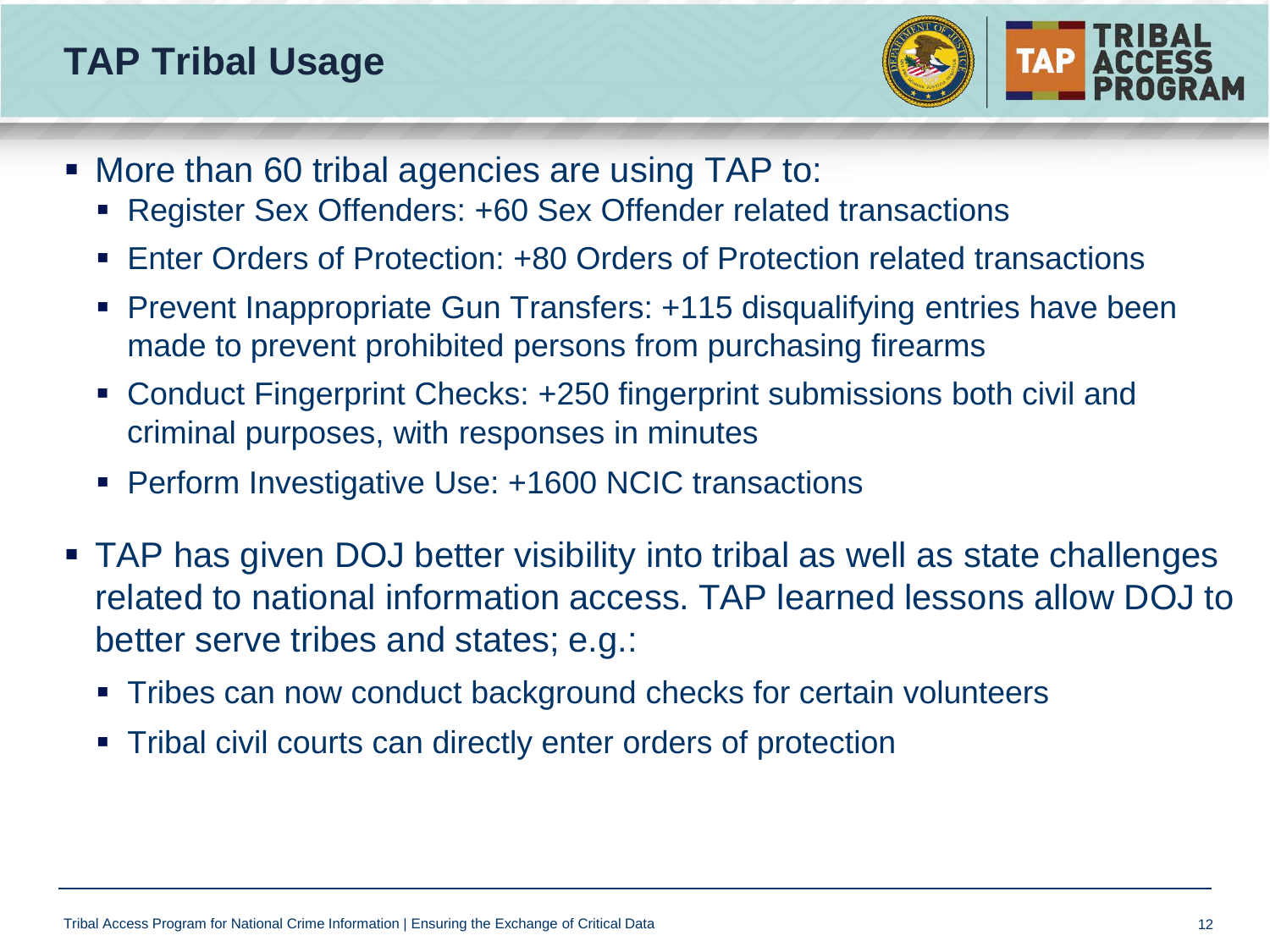#### **Success Stories**

![](_page_12_Picture_1.jpeg)

- Located the suspect in the kidnapping of a vulnerable adult and recovered the victim safely by accessing investigative reports from other jurisdictions
- Able to identify an unknown deceased individual through fingerprints
- Stopped a known drug user with mental problems who was found incompetent to stand trial from purchasing a weapon
- Prevented a person convicted of DV from purchasing a firearm after PD identified an imminent threat to former spouse
- A tribe entered all their Orders of Protection via TAP into national systems since the state required victims to take the orders to the county Sheriff for entry
- Tribes can conduct emergency placement of children using BIA Purpose Code X and TAP
- Allowed near-real time decisions to be made about hiring and licensing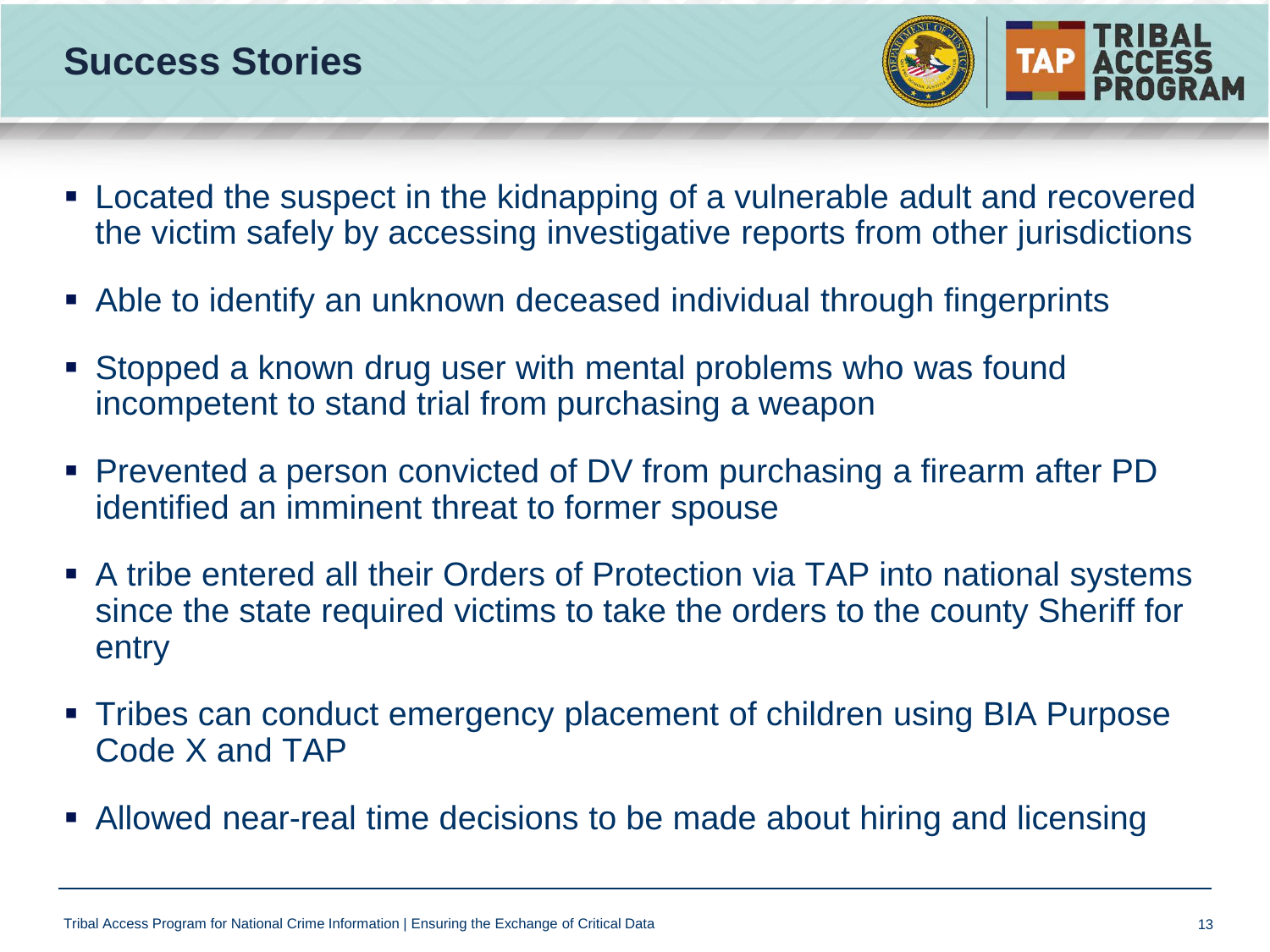## **Expression of Interest Timeline**

![](_page_13_Picture_1.jpeg)

- DOJ will continue to make TAP services available to additional tribes in FY 2017.
- Submissions should be sent to **TAP.App@usdoj.gov**
- Key dates include:
	- October 24-December 2, 2016: Expression of Interest submission period
	- December 16, 2016: Notification to selected tribes
	- December 19-May 31, 2017: Education and Onboarding and Vetting
	- May 9-September 29, 2017: Deployment to selected tribes
- Learn more at https://www.justice.gov/tribal/tap-program-phases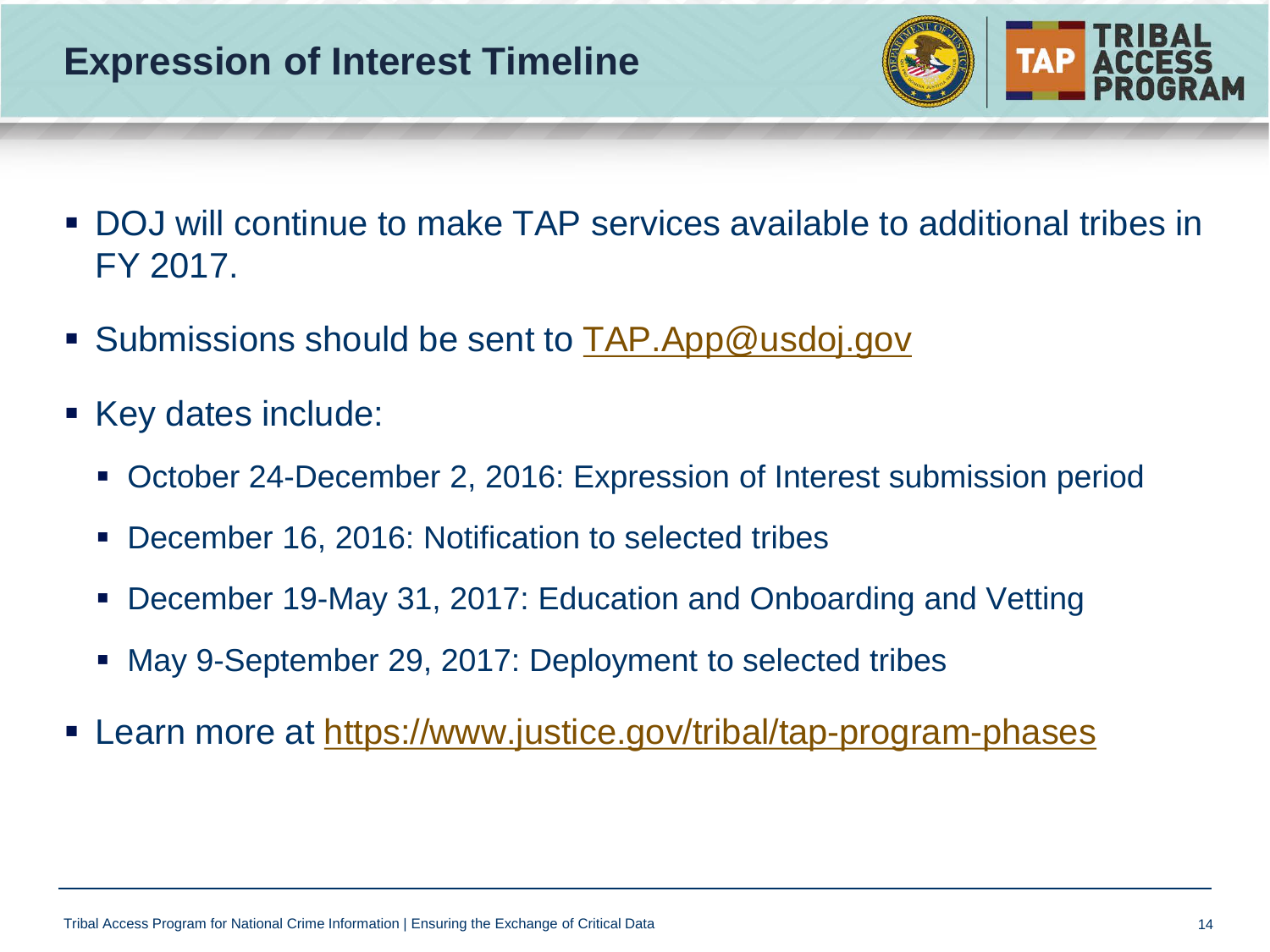![](_page_14_Picture_0.jpeg)

![](_page_14_Picture_1.jpeg)

- Tribes who have either an Adam Walsh Act Sex Offender Registry, or a tribal law enforcement agency which is not a federal Bureau of Indian Affairs police department
- Tribal government's willingness to participate
- Meets IT requirements of high speed access
- Diversity of the tribe in terms of size and geographic location
- Need for access though our goal is to reach out to ALL tribes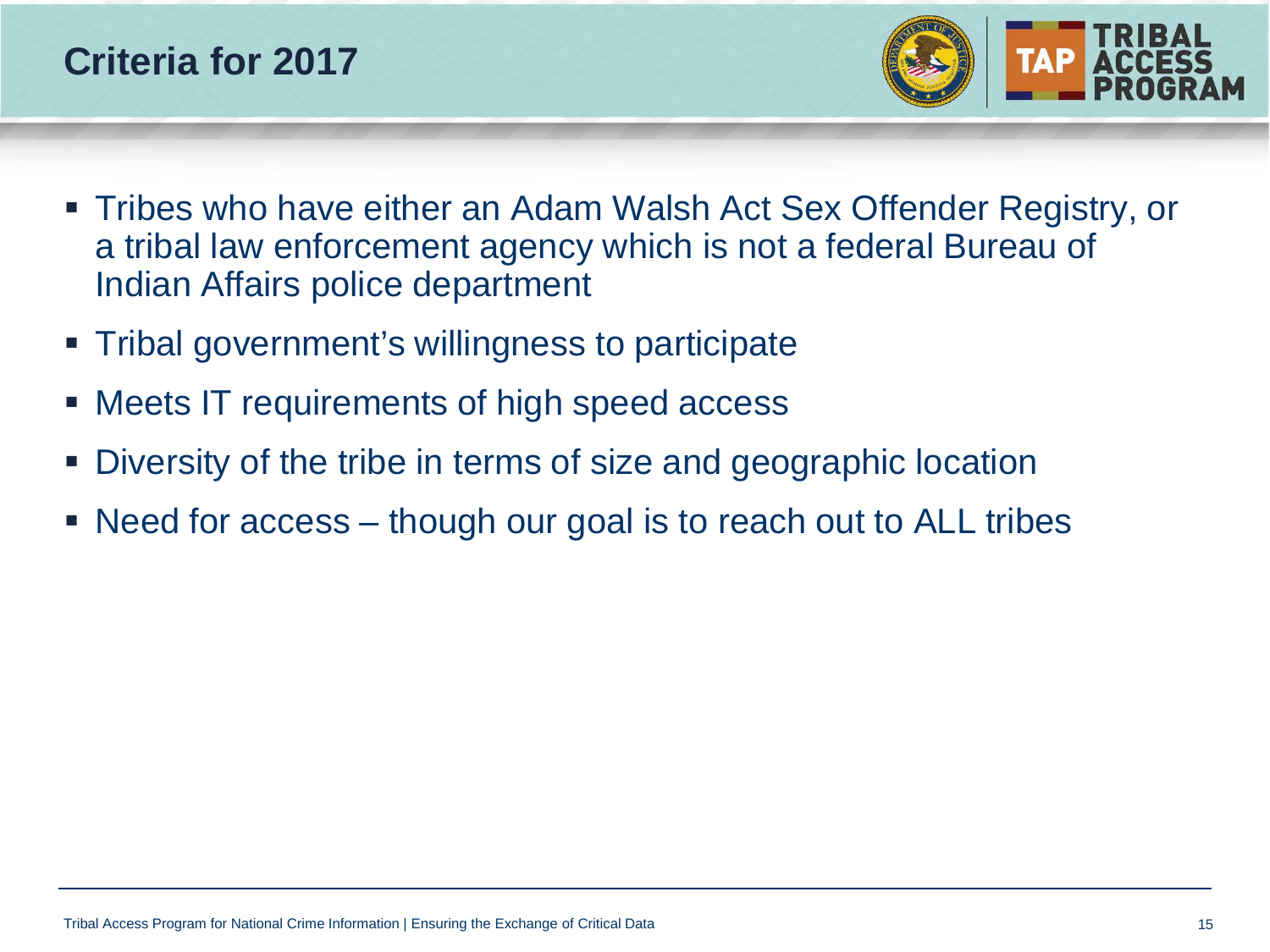![](_page_15_Picture_1.jpeg)

 **Who should attend:** Tribal leadership should designate a main point of contact that will be the tribal liaison to TAP. This POC will be responsible for coordination across the various tribal agencies throughout the onboarding, training and deployment process. Civil and criminal agency leaders are encouraged to attend this also.

Tuesday, November 8, at 12 pm EST Thursday, November 10, at 3 pm EST Monday, November 14, at 1 pm EST Wednesday, November 16, at 11 am EST Monday, November 28, at 12 pm EST

Sign up by sending an email to [TAP.App@usdoj.gov](mailto:TAP.App@usdoj.gov)